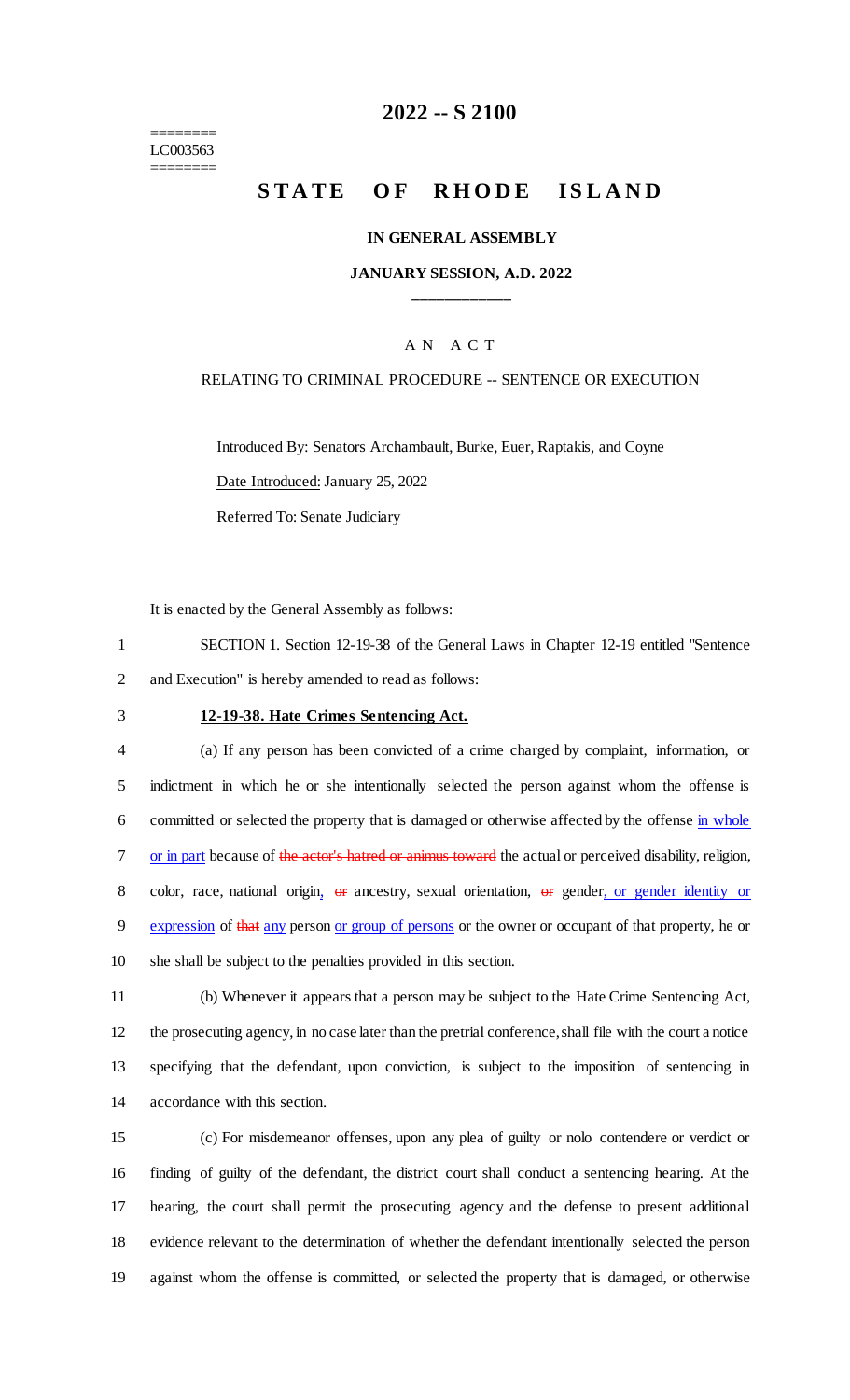1 affected by the offense in whole or in part because of his or her hatred or animus toward the actual 2 or perceived race, religion, color, disability, national origin, or ethnicity, gender, gender identity or 3 expression, or sexual orientation of that any person or group of persons or the owner or occupant of that property. If the finder of fact at the hearing, or in the case of a plea of guilty or nolo contendere, the district court at sentencing, determines beyond a reasonable doubt that the defendant's actions were so motivated, he or she shall be sentenced to not less than thirty (30) days 7 mandatory imprisonment, nor more than one year imprisonment for that crime:, and undertake educational classes or community service directly related to the community harmed by the defendant's offense, and for this penalty, he or she shall not be afforded the provisions of filing, suspension of sentence, or probation.

 (d) For felony offenses and for misdemeanor offenses in which the defendant claims a jury trial either in the first instance or by appeal, upon any plea of guilt or nolo contendere or verdict or finding of guilt of the defendant, the court shall conduct a sentencing hearing. At the hearing, the court shall permit the prosecuting agency and the defense to present additional evidence to the jury relevant to the determination of whether the defendant intentionally selected the person against whom the offense is committed, or selected the property that is damaged, or otherwise affected by 17 the offense in whole or in part because of his or her hatred or animus toward the actual or perceived 18 race, religion, color, disability, national origin, or ethnicity, gender, gender identity or expression, 19 or sexual orientation of that any person or group of persons or the owner or occupant of that property. If the jury at the hearing, or in the case of a plea of guilty or nolo contendere, the court at sentencing, determines beyond a reasonable doubt that the defendant's actions were so motivated, he or she shall be sentenced for a misdemeanor in accordance with subsection (c) of this section and for a felony by the court to an additional, consecutive term of imprisonment for not less than one year nor more than five (5) years, but in no case, more than double the original penalty for the 25 crime, and undertake educational classes or community service directly related to the community 26 harmed by the defendant's offense.

 (e) For offenses in violation of chapter 44 of title 11 relating to the destruction, defacing, 28 or otherwise injuring of commercial or public property only, upon any plea of guilt or nolo contendere or verdict or finding of guilt of the defendant, the court shall conduct a sentencing hearing. At the hearing, the court shall permit the prosecuting agency and the defense to present additional evidence relevant to the determination of whether the defendant committed the offense in whole or in part because of the defendant's hatred, bias, bigotry, or animus regarding the disability, religion, color, race, national origin, ethnicity, sexual orientation, gender, or gender 34 identity or expression of any person or group of persons, then the court shall, in addition to any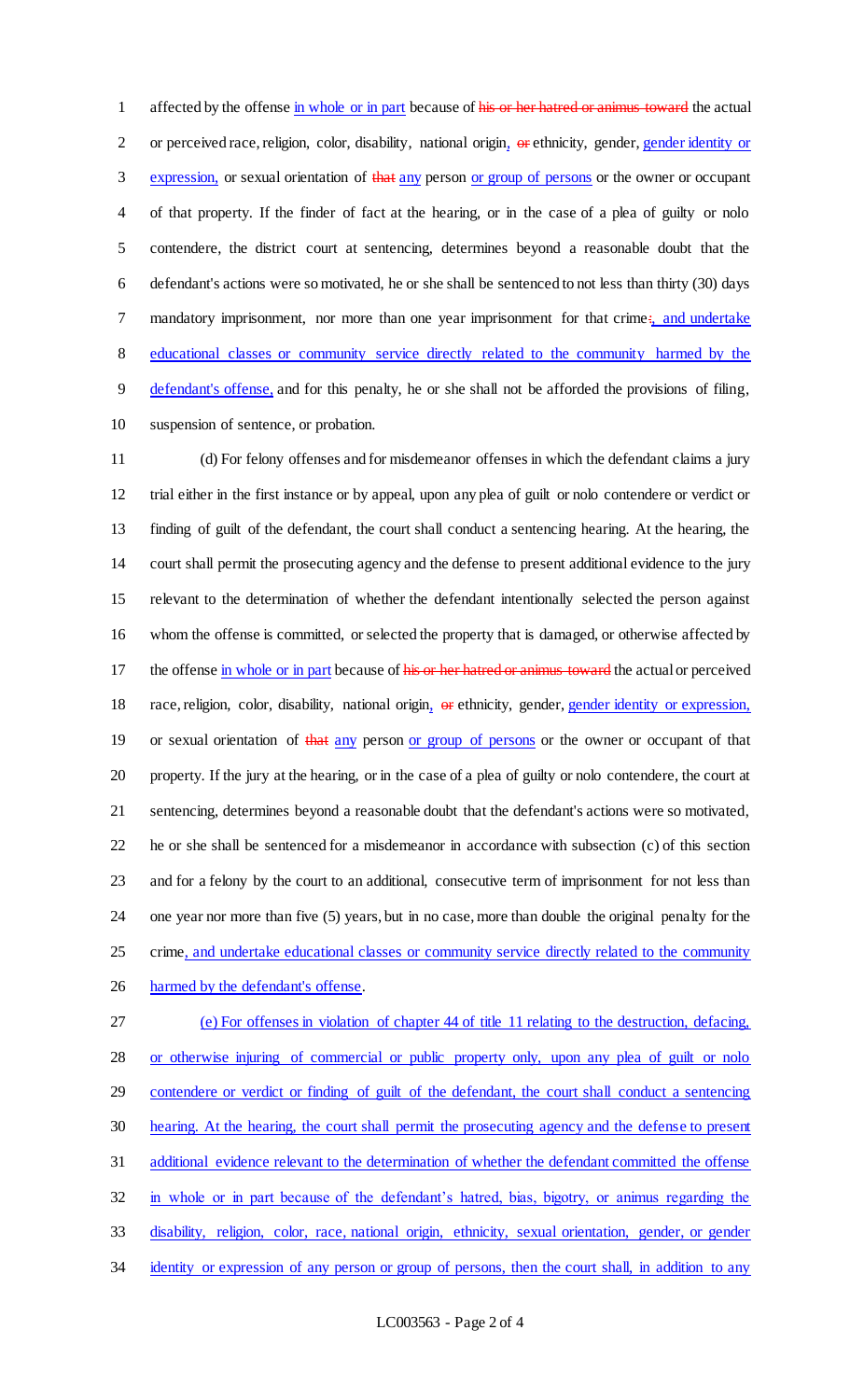other sentence imposed, sentence the defendant to undertake educational classes or community

service directly related to the community harmed by the defendant's offense.

(f) If any provision or part of this section or the application thereof to any person or

circumstance is held invalid, such invalidity shall not affect any other provisions or applications of

this section, which can be given effect without the invalid provision or application, and to this end

- 6 the provisions or parts of this section are severable.
- 

 SECTION 2. Section 12-28-4 of the General Laws in Chapter 12-28 entitled "Victim's Rights" is hereby amended to read as follows:

## **12-28-4. Right to address court prior to sentencing.**

 (a) Prior to the imposition of sentence upon a defendant who has been adjudicated guilty of a crime in a trial, the victim of the criminal offense shall be afforded the opportunity to address the court regarding the impact which the defendant's criminal conduct has had upon the victim. The victim shall be permitted to speak prior to counsel for the state and the defendant making their sentencing recommendations to the court and prior to the defendant's exercise of his or her right to address the court.

(b) For the purposes of this section, "victim" is one who:

(1) Is named in the complaint, indictment, or information; or

 (2) Has has sustained personal injury or loss of property directly attributable to the felonious conduct of which the defendant has been convicted. In homicide cases, a member of the immediate family of the victim shall be afforded the right created by this section.

- (c) "Community impact statement" means a written statement providing information about the financial, emotional and physical effects of a crime on a community. "Community" means a society or body of people living in the same place or neighborhood sharing common interests arising from social, business, religious, governmental, scholastic or recreational associations.
- (d) In addition to the right of a victim as identified in subsection (b) of this section, if the crime has an impact on the community where the incident took place, any person, association or other group of persons may file a community impact statement with the court prior to the imposition of sentence on a defendant.
- 

SECTION 3. This act shall take effect upon passage.

#### ======== LC003563 ========